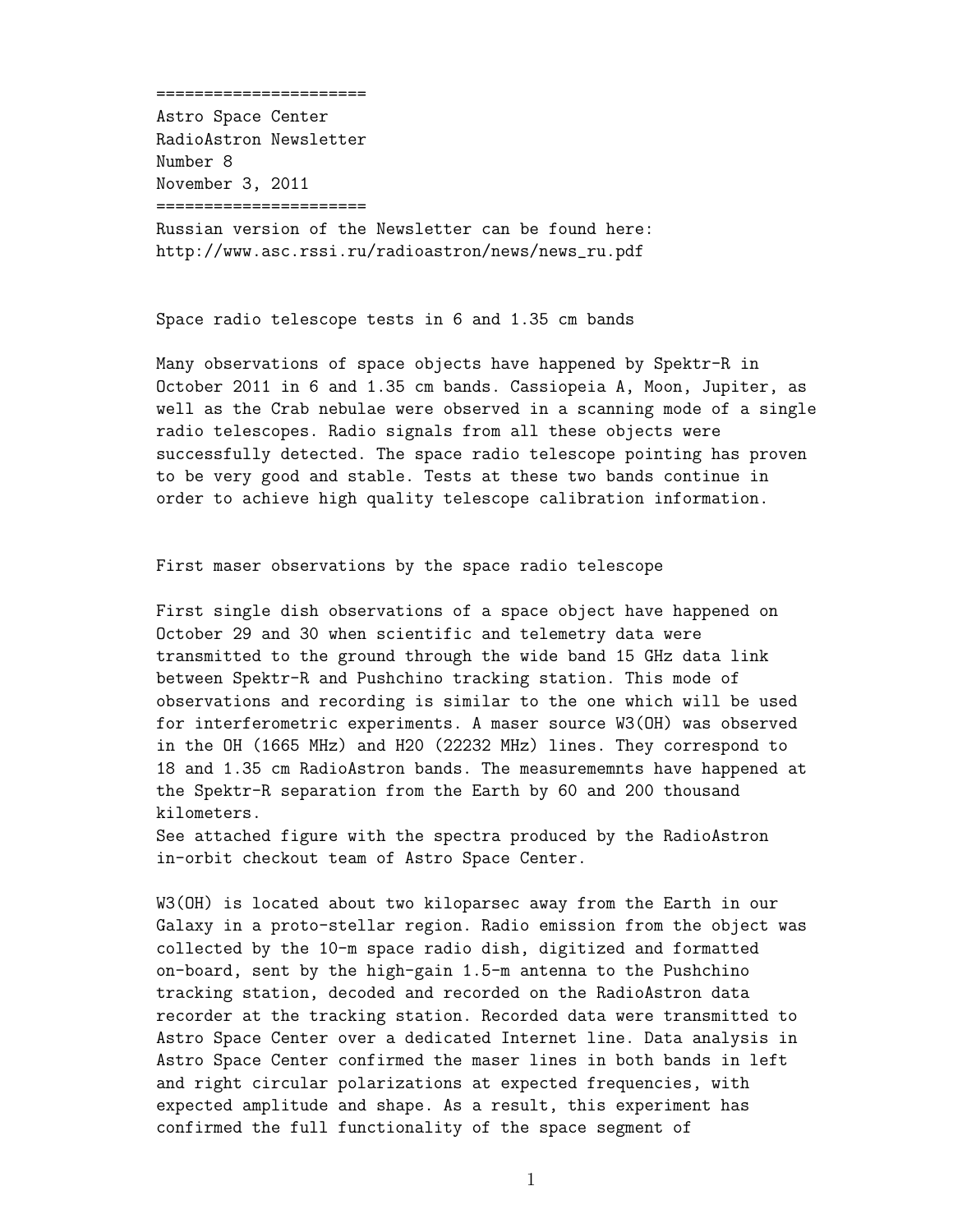interferometer.

First RadioAstron experiments in a mode of Space-Earth interferometer, so called fringe search, are planned to start in the second half of November 2011.

With best regards, Nikolai Kardashev (nkardash@asc.rssi.ru) Yuri Kovalev (yyk@asc.rssi.ru)

To subscribe or un-subscribe to the Newsletter, use: http://asc-lebedev.ru/index2.php?engdep=22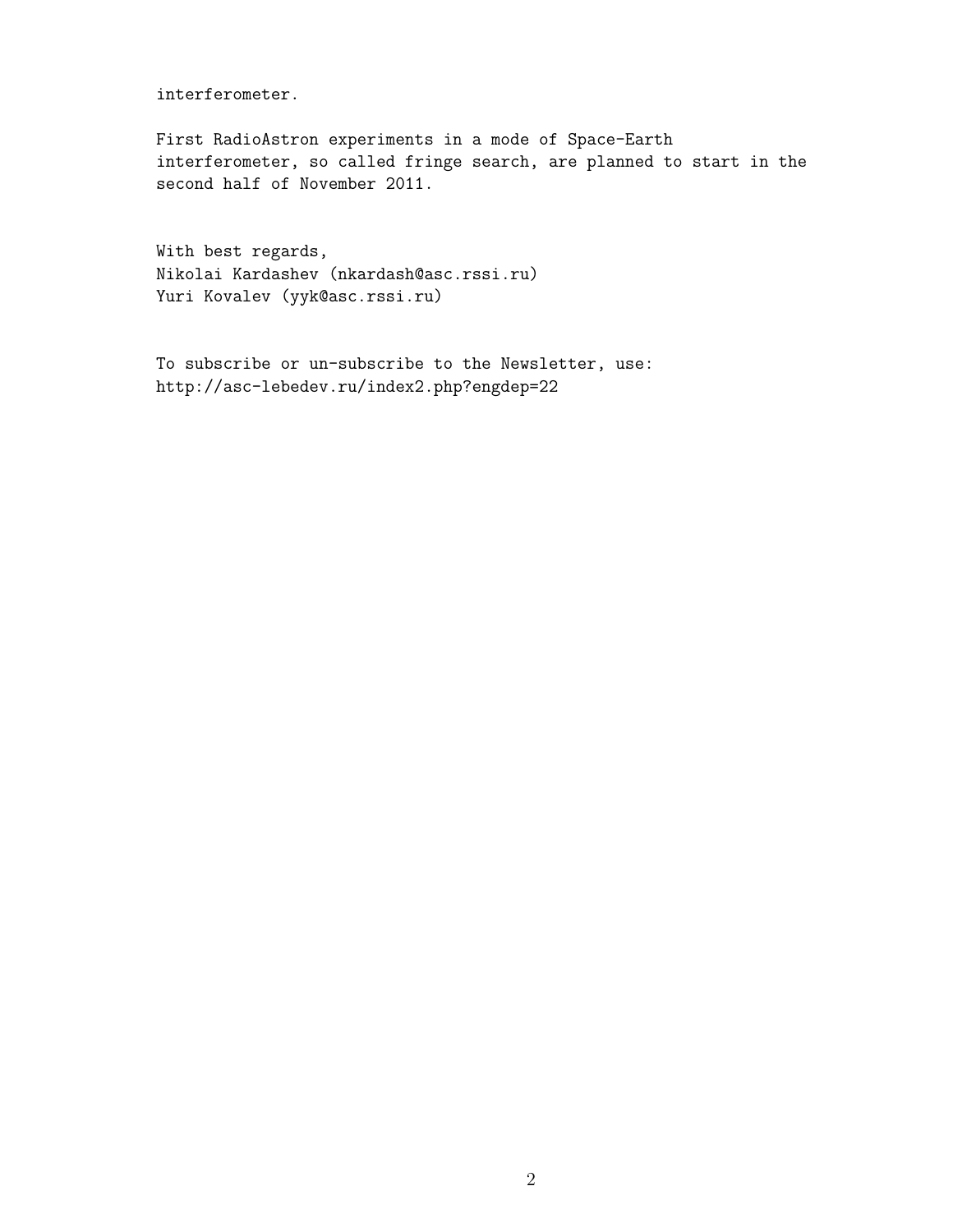

October 30, 2011, 10:44 UTC

In-orbit Radioastron 1.35 cm receiver spectral response on the W3(OH) maser, water vapor (H2O) line component at -50 km/sec: right (top) and left (bottom) circular polarization. Amplitude is shown in arbitrary units.